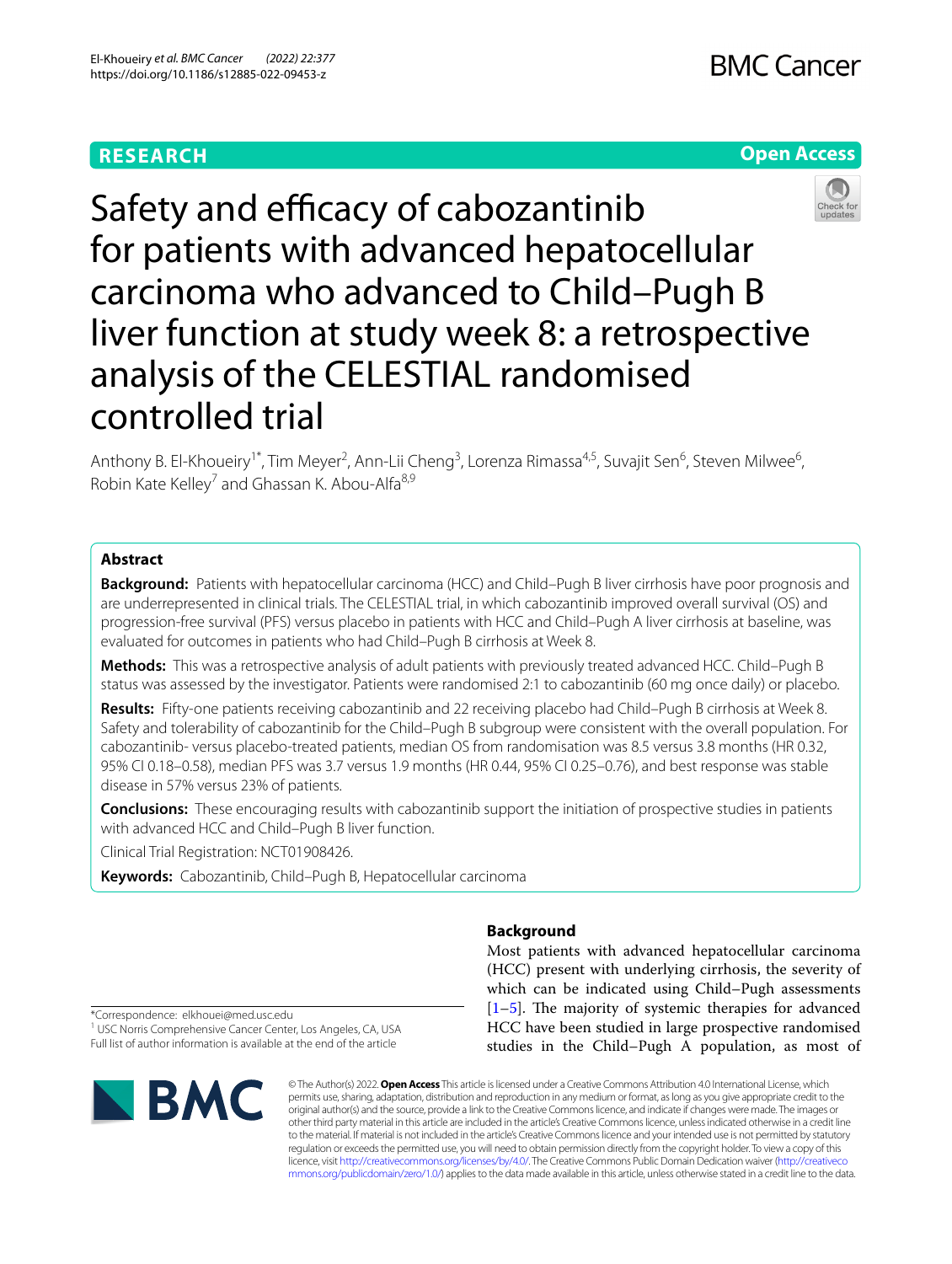these trials excluded patients with poor liver function (Child–Pugh B or worse hepatic dysfunction). Further, underlying liver cirrhosis represents a competing risk of death in patients with HCC and Child–Pugh B cirrhosis; therefore, the benefit of anticancer therapy is difficult to evaluate in non-randomised studies. Consequently, limited data are available for the use of systemic therapies in patients with advanced liver cirrhosis, resulting in a lack of treatment options for this population [\[6](#page-8-2)[–8](#page-8-3)].

Cabozantinib is a tyrosine kinase inhibitor with targets that include MET, VEGFR, and the TAM family of receptor kinases and is approved for patients with HCC who have been previously treated with sorafenib [\[9](#page-8-4), [10](#page-8-5)]. In the pivotal phase 3 CELESTIAL trial (NCT01908426), cabozantinib, as second- or third-line therapy, signifcantly improved overall survival (OS) and progressionfree survival (PFS) versus placebo in patients with previously treated advanced HCC and Child–Pugh A liver cirrhosis [\[11\]](#page-8-6). Median OS was 10.2 months with cabozantinib versus 8.0 months with placebo (hazard ratio [HR] 0.76; 95% confdence interval [CI] 0.63–0.92;  $p=0.005$ ), and median PFS was 5.2 months with cabozantinib versus 1.9 months with placebo (HR 0.44; 95% CI 0.36–0.52; *p*<0.001) [[11\]](#page-8-6).

We present a post hoc retrospective evaluation of the safety and efficacy of cabozantinib in patients from CELESTIAL with Child–Pugh A liver cirrhosis who progressed to Child–Pugh B cirrhosis at Week 8. The objective of this analysis was to characterise clinical outcomes in this cohort of patients.

### **Methods**

This is a retrospective analysis of outcomes from CELES-TIAL for the subgroup of patients who had Child–Pugh B cirrhosis, as assessed by the investigator, by Week 8 (time of frst Child–Pugh assessment and the frst radiographic assessment after randomisation). Child–Pugh scoring was also independently determined retrospectively by the Biostatistics and Clinical Data Management (BCDM) department at Exelixis Inc. (study sponsor), based on investigator assessments for ascites and hepatic encephalopathy and central laboratory assessments. CELESTIAL study details have been previously published for the efficacy and safety results for the overall population  $[11]$  $[11]$ . The study allowed adult patients with advanced HCC, Child–Pugh class A liver function, and Eastern Cooperative Oncology Group performance status of 0 or 1 [[11](#page-8-6)]. Patients must have received prior sorafenib and could have received up to two prior systemic regimens [[11](#page-8-6)]. Patients were randomised 2:1 to receive cabozantinib 60 mg once daily or matched placebo [[11](#page-8-6)]. Randomisation was performed with an interactive response system and permuted blocks. Randomisation was stratifed by disease aetiology (hepatitis

B virus [HBV], with or without hepatitis C virus [HCV]; HCV without HBV; or non-viral), geographic region (Asia or other), and extrahepatic spread of disease, macrovascular invasion, or both (yes or no). The outcomes reported in this retrospective analysis are safety, with assessments starting from study initiation; OS; and investigator-assessed PFS and tumour response per RECIST v1.1. Overall survival was defned as the time from randomisation to death from any cause; progression-free survival was defned as the time from randomisation to radiographic progression or death from any cause, whichever occurred frst; objective response rate was defned as the percentage of patients with a confrmed complete or partial response. Adverse events (AEs) were reported according to National Cancer Institute Common Terminology Criteria for Adverse Events v4.0 [\[12](#page-8-7)]. Radiographic assessment by computed tomography or magnetic resonance imaging was conducted every 8 weeks after randomisation with a follow-up assessment conducted 8 weeks after radiographic progression or treatment discontinuation. Safety was assessed continuously with a fnal assessment 30 days after treatment discontinuation. Patients who were Child–Pugh A at Week 8 or patients who did not have a Child–Pugh assessment at Week 8 were excluded from this retrospective analysis; patients with Child–Pugh C status at Week 8 were also excluded as cabozantinib should be avoided in patients with severe hepatic impairment. The data cutoff date was 1 June 2017.

### **Results**

### **Patient Population**

At randomisation, nearly all patients had investigator-assessed Child–Pugh class A cirrhosis, with seven patients in the cabozantinib arm and two patients in the placebo arm assessed to have Child–Pugh B cirrhosis and noted as protocol deviations. Three out of a total of nine patients with Child–Pugh B status at baseline had Week 8 data, with all being in the cabozantinib group; one remained with Child–Pugh B and two were assessed with Child–Pugh A at Week 8. At the time of the frst Child–Pugh assessment at Week 8 after randomisation, 51/470 patients in the cabozantinib arm and 22/237 patients in the placebo arm had investigator-assessed Child–Pugh B cirrhosis (Child–Pugh B subgroup). Child–Pugh status at Week 8 was unknown for 288 patients in the overall study population (194 for cabozantinib and 94 for placebo), Child–Pugh A for 343 patients (223 and 120), and Child–Pugh C for 3 patients (2 and 1); these patients were excluded from this retrospective analysis. Cabozantinib and placebo were received for  $\geq 8$  weeks by 94% (48/51) and 82% (18/22) of patients, respectively, for the Child–Pugh B cohort and 80% (375/467) and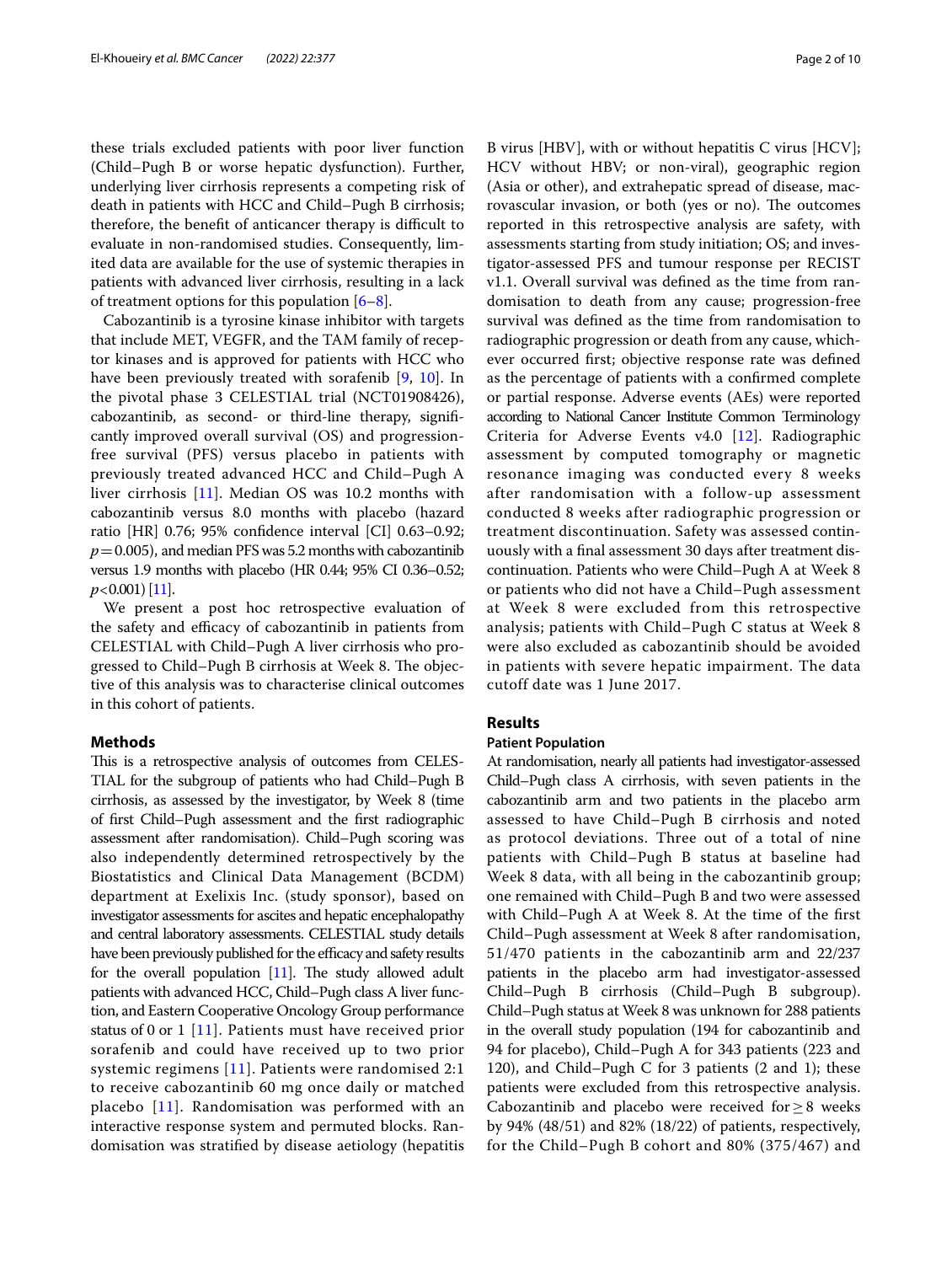76% (135/237) of patients, respectively, for the overall population. As of data cutof, the percent (n) of patients who were still on cabozantinib/placebo was 6% (3)/0 for the Child–Pugh B cohort and 16% (73)/11% (26) for the overall population.

For patients with investigator-assessed Child–Pugh B status at Week 8, the majority (64%) had a BCDM-determined Child–Pugh score of A6 at baseline and 27% had a Child–Pugh score of A5, whereas 7% had a score  $\geq$  7 and 1% of scores were missing (Table [1\)](#page-3-0). Among those who still had investigator-assessed Child–Pugh A cirrhosis at Week 8, 26% (90/341) had BCDM-determined Child–Pugh A6 status and 72% (246/341) had A5 status at baseline. In the overall CELESTIAL patient population, 37% had Child–Pugh A6 status and 59% had Child–Pugh A5 status at baseline. At least half of the patients (51%) in the Child–Pugh B subgroup had a Child–Pugh score of 7 at Week 8, whereas 19% and 11% had Child–Pugh scores of 8 and 9, respectively (Table [2](#page-4-0)). Point changes from baseline in the levels of albumin, bilirubin, and ascites were the most common contributors to the development of the Child–Pugh B status at Week 8 for patients in both the cabozantinib and placebo arms. At Week 8, greater changes from baseline were observed for the Child–Pugh B subgroup versus the overall population in various liver function parameters, including liver enzyme activity (i.e., alkaline phosphatase), and albumin and bilirubin levels (Additional fle [1,](#page-7-0) Table [1](#page-3-0)).

Patients in the Child–Pugh B subgroup tended to have higher baseline rates of albumin-bilirubin (ALBI) grades 2/3 compared with the overall study population (92% vs. 59%), macrovascular invasion (40% vs. 30%), and prior transarterial chemoembolisation for HCC (53% vs. 44%), whereas aetiology of hepatitis B virus (HBV) tended to be lower (33% vs. 38%) (Table [1](#page-3-0)). In the Child–Pugh B subgroup, patients in the cabozantinib arm versus the placebo arm tended to have higher baseline rates of macrovascular invasion (43% vs. 32%), extrahepatic spread (82% vs. 68%), alpha-fetoprotein≥400 ng/mL (39% vs. 27%), HBV (35% vs. 27%), and hepatitis C virus (31% vs. 18%). Additionally, for the Child–Pugh B subgroup, the cabozantinib arm in comparison with the placebo arm tended to have a higher baseline rate of ALBI grade 1 (10% vs. 5%) and a lower rate of ALBI grade 2 (88% vs. 95%).

### **Safety and Tolerability**

For patients assigned to cabozantinib, the median average daily dose (36.9 mg), the median duration of exposure (3.7 months), and the rates of dose reduction (61%) and discontinuation (18%) due to treatment-related AEs for patients in the Child–Pugh B subgroup were similar to the overall cabozantinib group (Table [3\)](#page-5-0). Grade 3/4 all-causality AEs in the cabozantinib arm were experienced by 71% of patients in the Child–Pugh B subgroup compared with 68% overall. The rates of the most common grade 3/4 AEs were numerically higher in the Child–Pugh B subgroup compared with the overall cabozantinib group for fatigue (20% vs. 10%), ascites (14% vs. 4%), and thrombocytopenia (12% vs. 3%) and lower for palmar-plantar erythrodysesthesia (8% vs. 17%) and hypertension (8% vs. 16%). Rates of grade 3/4 AEs associated with liver toxicity were generally similar for the Child–Pugh B subgroup compared with the overall cabozantinib group, with rates comparable for increased alanine aminotransferase (ALT) and aspartate aminotransferase (AST) and higher for increased bilirubin (10% vs. 3%). The occurrence of grade  $3/4$  AEs associated with cirrhosis decompensation was greater for the Child–Pugh B subgroup than the overall cabozantinib group for ascites, indicated previously, and hepatic encephalopathy (6% vs. 3%).

For patients assigned to placebo, 59% in the Child–Pugh B subgroup and 36% overall experienced grade 3/4 all-causality AEs. Higher rates of Grade 3/4 AEs were reported in the Child–Pugh B subgroup relative to the overall placebo group for fatigue (18% vs. 4%) and ascites (23% vs. 5%), whereas rates were comparable for increased ALT, AST, and bilirubin.

### **Efficacy Outcomes**

In the Child–Pugh B subgroup, median OS was 8.5 months for patients receiving cabozantinib versus 3.8 months for patients receiving placebo (HR 0.32, 95% CI 0.18–0.58) (Fig. [1A](#page-6-0)). Median PFS was 3.7 months with cabozantinib versus 1.9 months with placebo (HR 0.44, 95% CI 0.25–0.76) (Fig. [1B](#page-6-0)). There were no complete or partial responses in the Child–Pugh B subgroup. Stable disease as a best objective response was obtained by 57% of patients in the cabozantinib arm versus 23% of patients in the placebo arm of the Child–Pugh B subgroup (Table [4](#page-7-1)). These results are consistent with those reported for the overall study population.

For the overall study population, median OS was 10.2 months with cabozantinib and 8.0 months with placebo (HR 0.76; 95% CI 0.63–0.92), whereas median PFS was 5.2 months with cabozantinib and 1.9 months with placebo (HR 0.44; 95% CI 0.36–0.52) and stable disease was obtained by 60% and 33% of patients, respectively [[11](#page-8-6)].

### **Discussion**

This exploratory analysis evaluated the safety and efficacy of cabozantinib in patients from CELESTIAL whose liver function deteriorated to Child–Pugh B status by Week 8 at the time of the frst Child–Pugh investigator assessment. A majority of these patients had a Child–Pugh score of 6 at baseline, as determined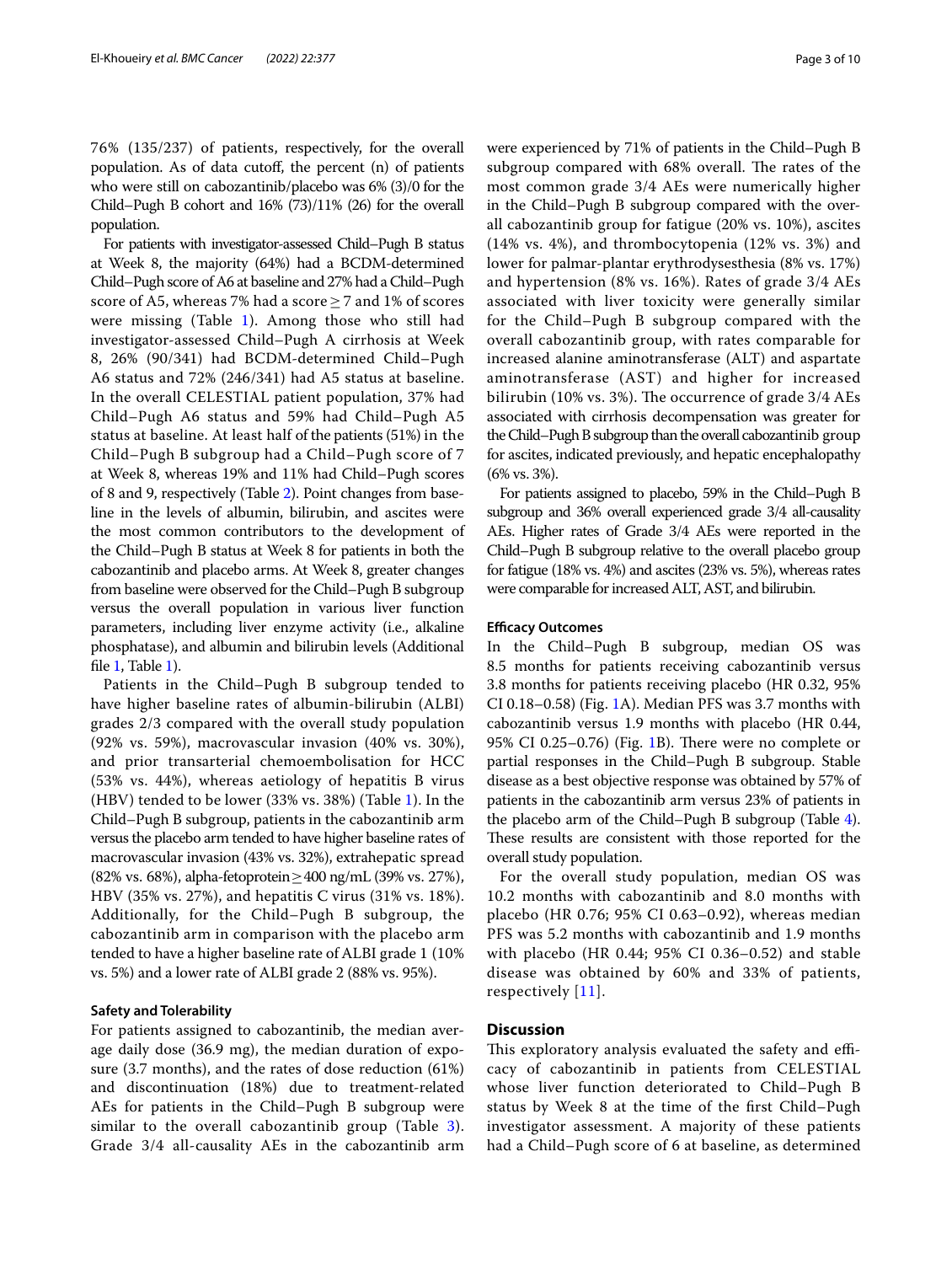# <span id="page-3-0"></span>**Table 1** Baseline characteristics of Child–Pugh B subgroup

|                                                                        | Child-Pugh B subgroup      |                     |                            | Overall population <sup>a</sup> |                        |                             |
|------------------------------------------------------------------------|----------------------------|---------------------|----------------------------|---------------------------------|------------------------|-----------------------------|
|                                                                        | Cabozantinib<br>$(N = 51)$ | Placebo<br>$(N=22)$ | <b>Total</b><br>$(N = 73)$ | Cabozantinib<br>$(N = 470)$     | Placebo<br>$(N = 237)$ | <b>Total</b><br>$(N = 707)$ |
| Median age (range), years                                              | $63.0(22 - 82)$            | $64.5(50-85)$       | 64.0 (22-85)               | 64 (22-86)                      | $64(24 - 86)$          | $64(22-86)$                 |
| Male, n (%)                                                            | 45 (88)                    | 20 (91)             | 65 (89)                    | 379 (81)                        | 202 (85)               | 581 (82)                    |
| Geographic region, n (%)                                               |                            |                     |                            |                                 |                        |                             |
| Asia                                                                   | 14(27)                     | 3(14)               | 17(23)                     | 116(25)                         | 59 (25)                | 175 (25)                    |
| Europe                                                                 | 21(41)                     | 12(55)              | 33 (45)                    | 231 (49)                        | 108 (46)               | 339 (48)                    |
| Australian/New Zealand                                                 | 1(2)                       | 1(5)                | 2(3)                       | 15(3)                           | 11(5)                  | 26(4)                       |
| Canada/USA                                                             | 15 (29)                    | 6(27)               | 21 (29)                    | 108 (23)                        | 59 (25)                | 167(24)                     |
| Race, n (%)                                                            |                            |                     |                            |                                 |                        |                             |
| Asian                                                                  | 17(33)                     | 5(23)               | 22 (30)                    | 159 (34)                        | 82 (35)                | 241 (34)                    |
| White                                                                  | 30 (59)                    | 14(64)              | 44 (60)                    | 264 (56)                        | 130(55)                | 394 (56)                    |
| Black                                                                  | 0                          | 2(9)                | 2(3)                       | 8(2)                            | 11(5)                  | 19(3)                       |
| Other                                                                  | 1(2)                       | 1(5)                | 2(3)                       | 8(2)                            | 2(1)                   | 10(1)                       |
| Not reported                                                           | 3(6)                       | 0                   | 3(4)                       | 31(7)                           | 12(5)                  | 43 (6)                      |
| ECOG status, n (%)                                                     |                            |                     |                            |                                 |                        |                             |
| $\circ$                                                                | 27(53)                     | 12(55)              | 39 (53)                    | 245 (52)                        | 131 (55)               | 376 (53)                    |
| $\mathbf{1}$                                                           | 24(47)                     | 10(45)              | 34 (47)                    | 224 (48)                        | 106(45)                | 330 (47)                    |
| $\overline{2}$                                                         | 0                          | 0                   | $\mathbf 0$                | 1 (< 1)                         | 0                      | 1 (< 1)                     |
| Aetiology of disease, n (%)                                            |                            |                     |                            |                                 |                        |                             |
| <b>HBV</b>                                                             | 18(35)                     | 6(27)               | 24 (33)                    | 178 (38)                        | 89 (38)                | 267 (38)                    |
| <b>HCV</b>                                                             | 16(31)                     | 4(18)               | 20(27)                     | 113(24)                         | 55 (23)                | 168(24)                     |
| Alcohol use                                                            | 19 (37)                    | 4(18)               | 23 (32)                    | 112(24)                         | 39 (16)                | 151(21)                     |
| Nonalcoholic steatohepatitis                                           | 3(6)                       | 2(9)                | 5(7)                       | 43 (9)                          | 23(10)                 | 66 (9)                      |
| AFP, n (%)                                                             |                            |                     |                            |                                 |                        |                             |
| $<$ 400 ng/mL                                                          | 31(61)                     | 16(73)              | 47 (64)                    | 278 (59)                        | 136 (57)               | 414 (59)                    |
| $\geq$ 400 ng/mL                                                       | 20 (39)                    | 6(27)               | 26 (36)                    | 192 (41)                        | 101(43)                | 293 (41)                    |
| Albumin, n (%)                                                         |                            |                     |                            |                                 |                        |                             |
| $<$ 35 g/L                                                             | 27 (53)                    | 11(50)              | 38 (52)                    | 131 (28)                        | 60(25)                 | 191 (27)                    |
|                                                                        |                            |                     |                            |                                 |                        |                             |
| $\geq$ 35 g/L                                                          | 24 (47)                    | 11(50)              | 35 (48)                    | 339 (72)                        | 177 (75)               | 516 (73)                    |
| Bilirubin, n (%)                                                       |                            |                     |                            |                                 |                        |                             |
| $<$ 22.23 $\mu$ mol/L                                                  | 40 (78)                    | 20 (91)             | 60 (82)                    | 421 (90)                        | 221 (93)               | 642 (91)                    |
| $\geq$ 22.23 - < 29.07 µmol/L                                          | 6(12)                      | 2(9)                | 8(11)                      | 37(8)                           | 13(5)                  | 50(7)                       |
| $\geq$ 29.07 µmol/L                                                    | 5(10)                      | $\mathbf 0$         | 5(7)                       | 12(3)                           | 3(1)                   | 15(2)                       |
| Extrahepatic spread of disease and/or<br>macrovascular invasion, n (%) | 47 (92)                    | 17(77)              | 64 (88)                    | 398 (85)                        | 200 (84)               | 598 (85)                    |
| Extrahepatic spread of disease                                         | 42 (82)                    | 15 (68)             | 57 (78)                    | 369 (79)                        | 182 (77)               | 551 (78)                    |
| Macrovascular invasion                                                 | 22(43)                     | 7(32)               | 29 (40)                    | 129 (27)                        | 81 (34)                | 210 (30)                    |
| ALBI grade, n (%)                                                      |                            |                     |                            |                                 |                        |                             |
| $\mathbf{1}$                                                           | 5(10)                      | 1(5)                | 6(8)                       | 186 (40)                        | 102 (43)               | 288 (41)                    |
| $\sqrt{2}$                                                             | 45 (88)                    | 21 (95)             | 66 (90)                    | 282 (60)                        | 133 (56)               | 415 (59)                    |
| $\mathsf 3$                                                            | 1(2)                       | 0                   | 1(1)                       | 2(<1)                           | 2(1)                   | 4(1)                        |
| Child-Pugh score, n (%) <sup>b</sup>                                   |                            |                     |                            |                                 |                        |                             |
| 5                                                                      | 13(25)                     | 7(32)               | 20 (27)                    | 264 (56)                        | 153 (65)               | 417 (59)                    |
| 6                                                                      | 33 (65)                    | 14(64)              | 47 (64)                    | 183 (39)                        | 78 (33)                | 261 (37)                    |
| $\geq 7$                                                               | 4(8)                       | 1(5)                | 5(7)                       | 17(4)                           | 5(2)                   | 22(3)                       |
| Missing                                                                | 1(2)                       | 0                   | 1(1)                       | 6(1)                            | 1 (< 1)                | 7(1)                        |
| Sites of disease, n (%)                                                |                            |                     |                            |                                 |                        |                             |
| Liver                                                                  | 45 (88)                    | 21 (95)             | 66 (90)                    | 395 (84)                        | 216 (91)               | 611 (86)                    |
| Bone                                                                   | 9(18)                      | 2(9)                | 11(15)                     | 60 (13)                         | 34(14)                 | 94 (13)                     |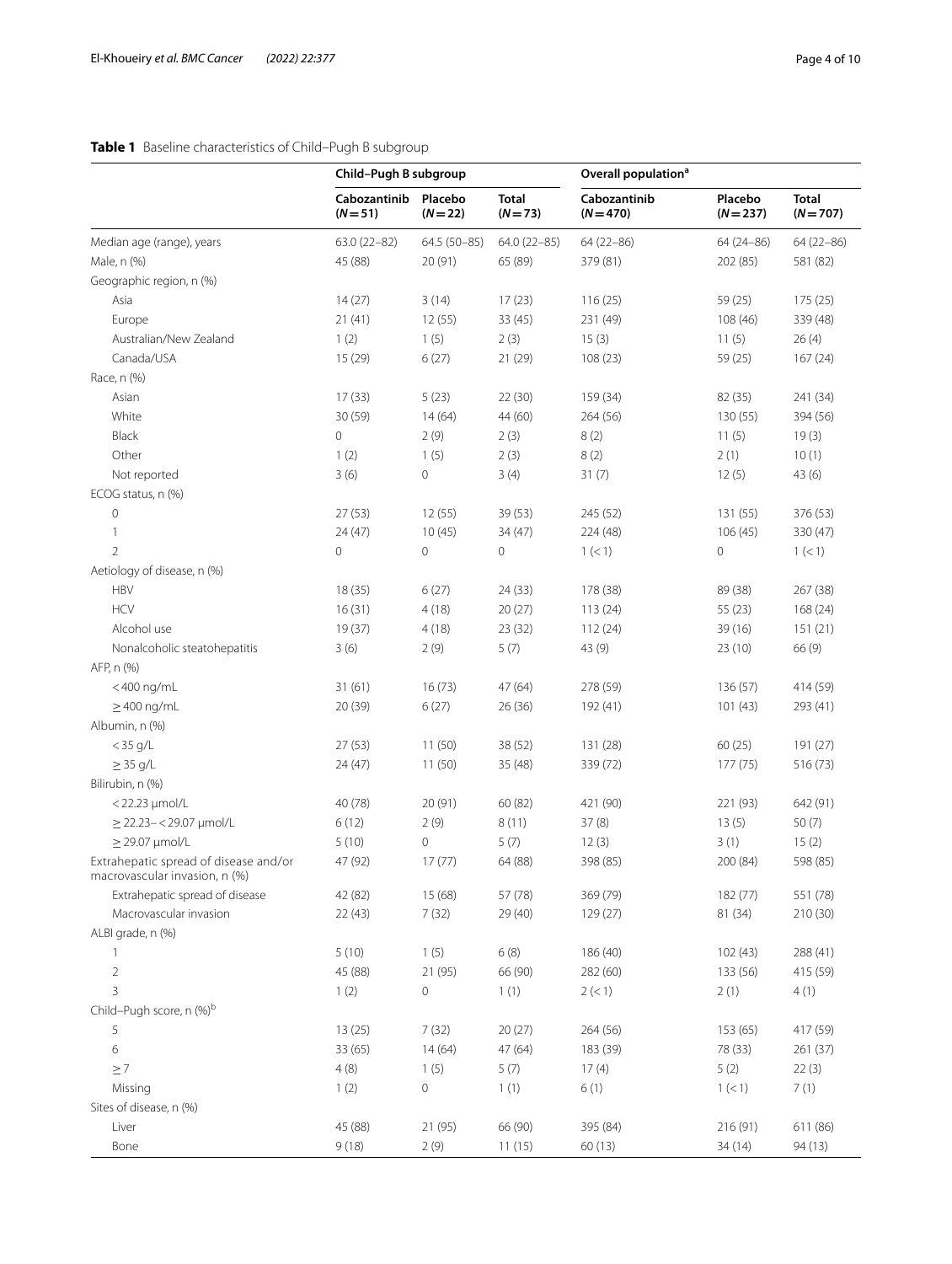### **Table 1** (continued)

|                                                                                   | Child-Pugh B subgroup      |                     |                                      | Overall population <sup>a</sup> |                      |                             |
|-----------------------------------------------------------------------------------|----------------------------|---------------------|--------------------------------------|---------------------------------|----------------------|-----------------------------|
|                                                                                   | Cabozantinib<br>$(N = 51)$ | Placebo<br>$(N=22)$ | <b>Total</b><br>$(N = 73)$           | Cabozantinib<br>$(N = 470)$     | Placebo<br>$(N=237)$ | <b>Total</b><br>$(N = 707)$ |
| Visceral (excluding liver)                                                        | 24(47)                     | 9(41)               | 33(45)                               | 215 (46)                        | 105(44)              | 320 (45)                    |
| Lymph node                                                                        | 19(37)                     | 3(14)               | 22(30)                               | 155 (33)                        | 71 (30)              | 226 (32)                    |
| Number of prior systemic anticancer regimens<br>for advanced HCC, n (%)           |                            |                     |                                      |                                 |                      |                             |
| 0                                                                                 | 1(2)                       | $\mathbf{0}$        | 1(1)                                 | 3(1)                            | $\Omega$             | 3 (< 1)                     |
|                                                                                   | 33 (65)                    | 13 (59)             | 46 (63)                              | 335 (71)                        | 174 (73)             | 509 (72)                    |
| $\overline{2}$                                                                    | 16(31)                     | 9(41)               | 25(34)                               | 130 (28)                        | 62(26)               | 192 (27)                    |
| $\geq$ 3                                                                          | 1(2)                       | $\circ$             | 1(1)                                 | 2(<1)                           | 1 (< 1)              | 3 (< 1)                     |
| TACE for HCC, N (%)                                                               | 26(51)                     | 13 (59)             | 39(53)                               | 203 (43)                        | 111(47)              | 314 (44)                    |
| Median total duration of prior sorafenib<br>(range), months                       | $5.4(1.1-40.0)$            | $7.1(1.0-29.2)$     | $5.4(1.0-40.0)$                      | $5.3(0.3 - 70.0)$               | $4.8(0.2 - 76.8)$    | $5.2(0.2 - 76.8)$           |
| Median time from disease progression to<br>randomisation (range), mo <sup>c</sup> | $1.5(0.2 - 100.8)$         |                     | $1.9(0.4 - 69.4)$ $1.5(0.2 - 100.8)$ | $1.6(0-100.8)$                  | $1.7(0.2 - 69.4)$    | $1.6(0-100.8)$              |

<sup>a</sup> Data from Abou-Alfa et al. N. Engl. J. Med. 379, 54–63 (2018) [[11](#page-8-6)]. <sup>b</sup>As Child–Pugh grading was investigator assessed and Child–Pugh scoring was determined retrospectively by BCDM, some discrepancies between grading and scoring results existed. <sup>c</sup> $n=49$  and 21 for cabozantinib and placebo cohorts, respectively. AFP alpha fetoprotein, *ALBI* albumin-bilirubin, *BCDM* Biostatistics and Clinical Data Management, *ECOG* Eastern Cooperative Oncology Group, *HBV* hepatitis B virus, *HCV* hepatitis C virus, *TACE* transarterial chemoembolisation

#### <span id="page-4-0"></span>**Table 2** Child–Pugh scores at Week 8

|                 | Patients with<br>Child-Pugh B<br>at Week 8, n | <b>Patients with</b><br>available<br><b>BCDM-determined</b> | Child-Pugh score (Week 8)<br>$n (%)^b$ |                            |       |  |
|-----------------|-----------------------------------------------|-------------------------------------------------------------|----------------------------------------|----------------------------|-------|--|
|                 |                                               | Child-Pugh score<br>points, $n^a$                           |                                        | 7 points 8 points 9 points |       |  |
| Cabozantinib 51 |                                               | 42                                                          | 26(51)                                 | 11(22)                     | 3(6)  |  |
| Placebo         | フフ                                            | 21                                                          | 11 (50)                                | 3(14)                      | 5(23) |  |

<sup>a</sup> Two patients each in the cabozantinib and placebo cohorts had a score of 6. As Child–Pugh grading was investigator assessed and Child–Pugh scoring was determined independently by BCDM, some discrepancies between grading and scoring results existed. <sup>b</sup>Percentage of total number of patients who developed Child–Pugh B cirrhosis. *BCDM* Biostatistics and Clinical Data Management

by BCDM, whereas most of the patients who still had Child–Pugh A status at Week 8 had a Child–Pugh score of 5. Although investigator-assessed Child–Pugh grading and BCDM-determined Child–Pugh scoring were done independently, the majority of determinations were concordant. Cabozantinib appeared to have a manageable safety profle in the Child–Pugh B subgroup, with comparable rates to the overall cabozantinib group for dose reductions and discontinuations due to treatment-related AEs [[11\]](#page-8-6). However, there were diferences in the rates of some grade 3/4 AEs, including higher rates of fatigue, ascites, and thrombocytopenia in the Child–Pugh B subgroup compared with the overall cabozantinib group [\[11](#page-8-6)]. Higher rates of some grade 3/4 AEs were also noted in the placebo arm for the Child–Pugh B subgroup relative to the overall placebo group. As these grade 3/4 AEs occurred throughout the study, their incidence could be associated with reduced liver function, the course of the disease, or both. The higher incidence of thrombocytopenia with cabozantinib versus placebo in both the retrospective cohort and the overall study population and the absence of events in the placebo arm of the retrospective cohort could indicate an association with cabozantinib treatment. These data are consistent with the expected clinical manifestations of more advanced cirrhosis and portal hypertension [\[13](#page-8-8)[–15\]](#page-8-9), and suggest that patients with Child–Pugh B cirrhosis are at greater risk of experiencing treatment-emergent or treatment-related AEs compared with patients with Child–Pugh A cirrhosis, which represents nearly all of patients in the overall population.

Hazard ratios for OS and PFS indicate clinical beneft with cabozantinib in the Child–Pugh B subgroup. The outcomes with cabozantinib in patients with HCC and compromised liver function presented here are also supported by the outcomes of a CELESTIAL subgroup analysis based on baseline ALBI grades (an objective measure of liver function with higher grades associated with worse prognosis [[16\]](#page-8-10)) [[17\]](#page-8-11). In the analysis by ALBI grade, a trend of improved OS and PFS with cabozantinib compared with placebo was observed irrespective of baseline grade [[17\]](#page-8-11). It should be noted that a majority of patients in the Child–Pugh B subgroup had ALBI grade 2 cirrhosis at baseline.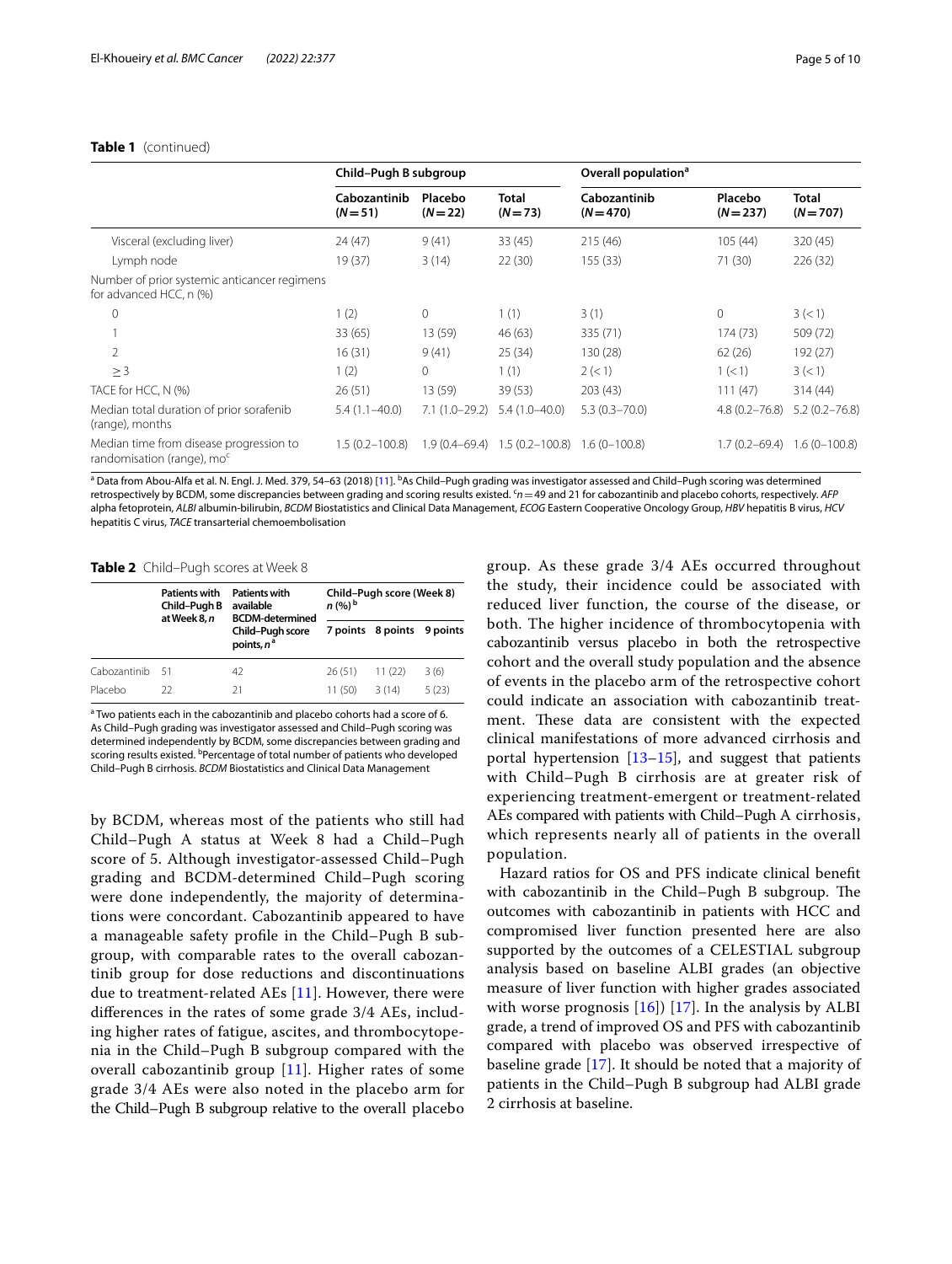### <span id="page-5-0"></span>**Table 3** Safety and tolerability of cabozantinib (safety population)

|                                                           | Child-Pugh B subgroup |                       |                  |              | Overall population <sup>a</sup> |                            |                   |                |
|-----------------------------------------------------------|-----------------------|-----------------------|------------------|--------------|---------------------------------|----------------------------|-------------------|----------------|
|                                                           |                       | Cabozantinib $(N=51)$ | Placebo $(N=22)$ |              |                                 | Cabozantinib ( $N = 467$ ) | Placebo $(N=237)$ |                |
| Median duration of exposure<br>(range), months            | $3.7(1.4 - 12.9)$     |                       | $2.0(0.9 - 5.5)$ |              | $3.8(0.1 - 37.3)$               |                            | $2.0(0.0-27.2)$   |                |
| Median average daily dose (range), 36.9 (12.5-60.0)<br>mq |                       |                       | 56.8 (17.9-60.0) |              | $35.8(1.1 - 60.0)$              |                            | 58.9 (12.0-60.0)  |                |
| Dose reduction, n (%)                                     | 31(61)                |                       | 3(14)            |              | 291 (62)                        |                            | 30(13)            |                |
| Discontinuation due to<br>treatment-related AE, n (%)     | 9(18)                 |                       | 1(5)             |              | 74 (16)                         |                            | 6(2.5)            |                |
| All-causality AE, n (%) <sup>b</sup>                      | Any grade             | Grade 3/4             | Any grade        | Grade 3/4    | Any grade                       | Grade 3/4                  | Any grade         | Grade 3/4      |
| Any event                                                 | 51 (100)              | 36(71)                | 22 (100)         | 13 (59)      | 460 (99)                        | 316 (68)                   | 219 (92)          | 86 (36)        |
| Fatigue                                                   | 29 (57)               | 10(20)                | 9(41)            | 4(18)        | 212 (45)                        | 49 (10)                    | 70 (30)           | 10(4.2)        |
| Ascites                                                   | 17(33)                | 7(14)                 | 12(55)           | 5(23)        | 57 (12)                         | 18 (3.9)                   | 30(13)            | 11(4.6)        |
| AST increased                                             | 11(22)                | 7(14)                 | 2(9.1)           | 1(4.5)       | 105(22)                         | 55 (12)                    | 27(11)            | 16(6.8)        |
| Thrombocytopenia                                          | 11(22)                | 6(12)                 | $\overline{0}$   | 0            | 52(11)                          | 16(3.4)                    | 1(0.4)            | $\mathbf{0}$   |
| Anaemia                                                   | 6(12)                 | 5(9.8)                | 5(23)            | 4(18)        | 46 (9.9)                        | 19(4.1)                    | 19(8.0)           | 12(5.1)        |
| Blood bilirubin increased                                 | 11(22)                | 5(9.8)                | 3(14)            | 0            | 45 (9.6)                        | 14(3.0)                    | 17(7.2)           | 4(1.7)         |
| Dyspnoea                                                  | 10(20)                | 5(9.8)                | 7(32)            | 0            | 58 (12)                         | 15(3.2)                    | 24(10)            | 1(0.4)         |
| Blood ALP increased                                       | 4(7.8)                | 4(7.8)                | $\mathbf 0$      | 0            | 34(7.3)                         | 16(3.4)                    | 14(5.9)           | 1(0.4)         |
| Hypertension                                              | 9(18)                 | 4(7.8)                | 0                | 0            | 137 (29)                        | 74 (16)                    | 14(5.9)           | 4(1.7)         |
| PPE                                                       | 15 (29)               | 4(7.8)                | 1(4.5)           | 0            | 217 (46)                        | 79 (17)                    | 12(5.1)           | $\mathbf 0$    |
| Platelet count decreased                                  | 6(12)                 | 4(7.8)                | 0                | 0            | 45 (9.6)                        | 17(3.6)                    | 7(3.0)            | 2(0.8)         |
| Portal vein thrombosis                                    | 4(7.8)                | 4(7.8)                | $\mathbf 0$      | 0            | 6(1.3)                          | 5(1.1)                     | $\overline{0}$    | $\overline{0}$ |
| Pulmonary embolism                                        | 4(7.8)                | 4(7.8)                | 0                | 0            | 7(1.5)                          | 6(1.3)                     | 5(2.1)            | 4(1.7)         |
| Asthenia                                                  | 12(24)                | 3(5.9)                | 3(14)            | $\mathbf 0$  | 102(22)                         | 32(6.9)                    | 18(7.6)           | 4(1.7)         |
| Decreased appetite                                        | 30 (59)               | 3(5.9)                | 5(23)            | 0            | 225 (48)                        | 27(5.8)                    | 43 (18)           | 1(0.4)         |
| Diarrhoea                                                 | 24 (47)               | 3(5.9)                | 6(27)            | 1(4.5)       | 251 (54)                        | 46 (9.9)                   | 44 (19)           | 4(1.7)         |
| General physical health dete-<br>rioration                | 5(9.8)                | 3(5.9)                | 2(9.1)           | 2(9.1)       | 33(7.1)                         | 21(4.5)                    | 11(4.6)           | 6(2.5)         |
| Hepatic encephalopathy                                    | 4(7.8)                | 3(5.9)                | 0                | $\mathbf{0}$ | 19(4.1)                         | 13(2.8)                    | 3(1.3)            | 2(0.8)         |
| Hyperbilirubinemia                                        | 4(7.8)                | 3(5.9)                | 1(4.5)           | 0            | 11(2.4)                         | 6(1.3)                     | 8(3.4)            | 5(2.1)         |
| Nausea                                                    | 23 (45)               | 3(5.9)                | 6(27)            | 0            | 147(31)                         | 10(2.1)                    | 42 (18)           | 4(1.7)         |
| Pain                                                      | 3(5.9)                | 3(5.9)                | 0                | 0            | 19(4.1)                         | 4(0.9)                     | 5(2.1)            | $\mathbf{0}$   |
| Pneumonia                                                 | 4(7.8)                | 3(5.9)                | 1(4.5)           | 0            | 24(5.1)                         | 14(3.0)                    | 7(3.0)            | 3(1.3)         |
| Abdominal pain                                            | 11(22)                | 2(3.9)                | 10(45)           | 3(14)        | 83 (18)                         | 8(1.7)                     | 60(25)            | 10(4.2)        |
| Hepatic failure                                           | 3(5.9)                | 1(2.0)                | 3(14)            | 3(14)        | 9(1.9)                          | 2(0.4)                     | 8(3.4)            | 6(2.5)         |
| Sepsis                                                    | 1(2.0)                | 1(2.0)                | 2(9.1)           | 2(9.1)       | 3(0.6)                          | 2(0.4)                     | 3(1.3)            | 3(1.3)         |
| Additional events of interest                             |                       |                       |                  |              |                                 |                            |                   |                |
| ALT increased                                             | 7(14)                 | 2(3.9)                | 1(4.5)           | $\circ$      | 80 (17)                         | 23(4.9)                    | 13(5.5)           | 5(2.1)         |
| Hyponatremia                                              | 5(9.8)                | 2(3.9)                | $\mathbf 0$      | $\mathbf 0$  | 26(5.6)                         | 18(3.9)                    | 9(3.8)            | 5(2.1)         |
| Neutrophil count decreased                                | 2(3.9)                | 1(2.0)                | 0                | $\mathbf{0}$ | 17(3.6)                         | 6(1.3)                     | 5(2.1)            | 1(0.4)         |
| Hypoalbuminemia                                           | 17(33)                | 1(2.0)                | 2(9.1)           | $\mathbf 0$  | 55 (12)                         | 2(0.4)                     | 12(5.1)           | 0              |
| Chronic hepatic failure                                   | $\Omega$              | $\mathbf 0$           | 1(4.5)           | $\Omega$     | $\mathbf 0$                     | $\mathbf 0$                | 1(0.4)            | 0              |

 $^{\rm a}$  Data from Abou-Alfa et al. N. Engl. J. Med. 379, 54–63 (2018) [\[11](#page-8-6)].  $^{\rm b}$ AEs of any cause that occurred at arate of > 5% for Grade 3/4 in either treatment arm of the Child–Pugh B subgroup or in the overall study population. Sorted by Grade 3/4 in the cabozantinib arm. Assessments starting from study initiation. *AE* adverse event, *ALT* alanine aminotransferase, *ALP* alkaline phosphatase, *AST* aspartate aminotransferase, *PPE* palmar-plantar erythrodysesthesia syndrome

The observed outcomes of cabozantinib in patients with reduced liver function should be interpreted with caution because of the retrospective nature of subgroup analyses and the relatively small size of the Child–Pugh B subgroup. As CELESTIAL did not allow for patients with Child–Pugh B status at study entry, we chose to analyse data from patients who developed Child–Pugh B cirrhosis on treatment. Further, 288/707 patients (41%)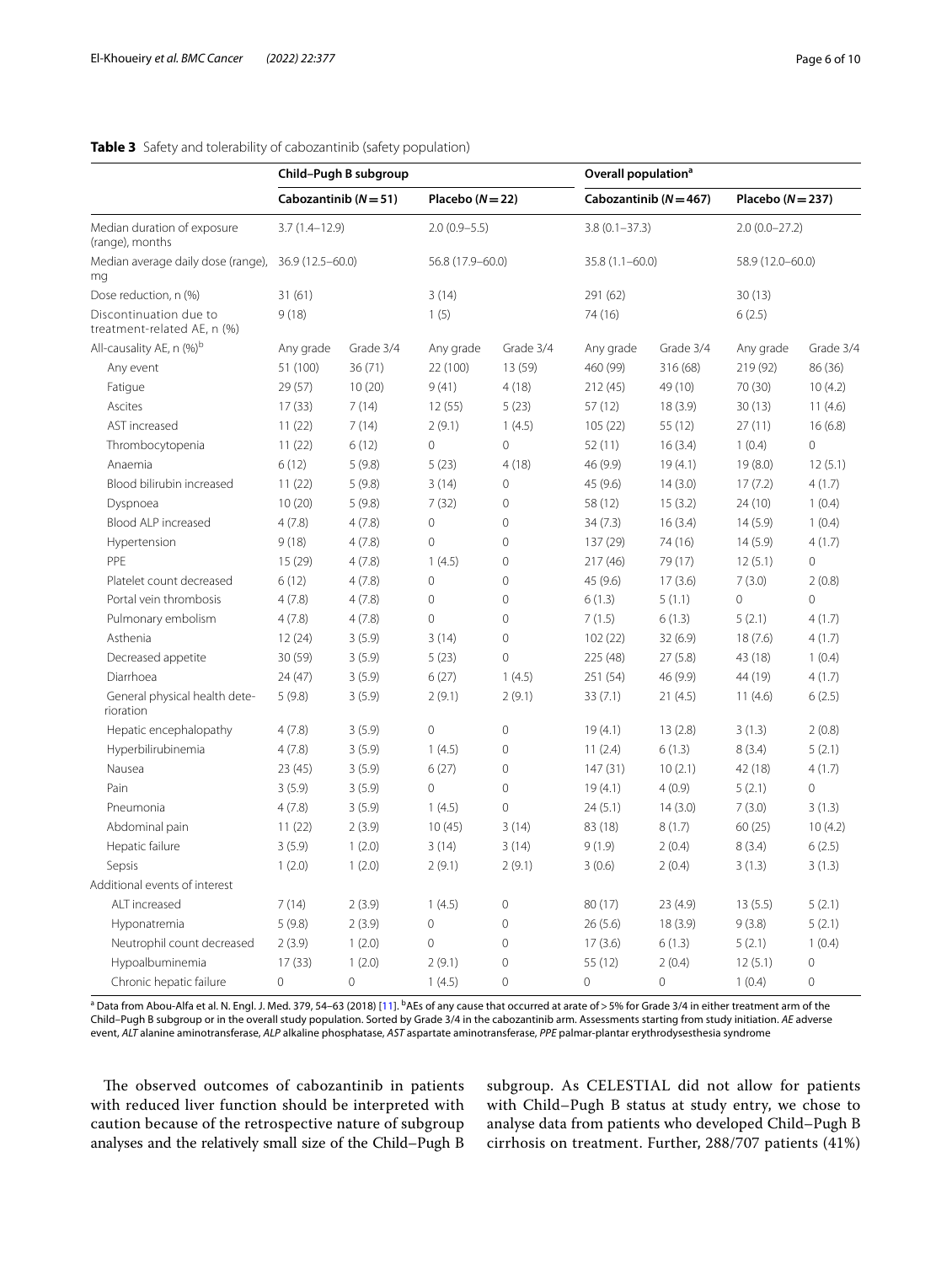<span id="page-6-0"></span>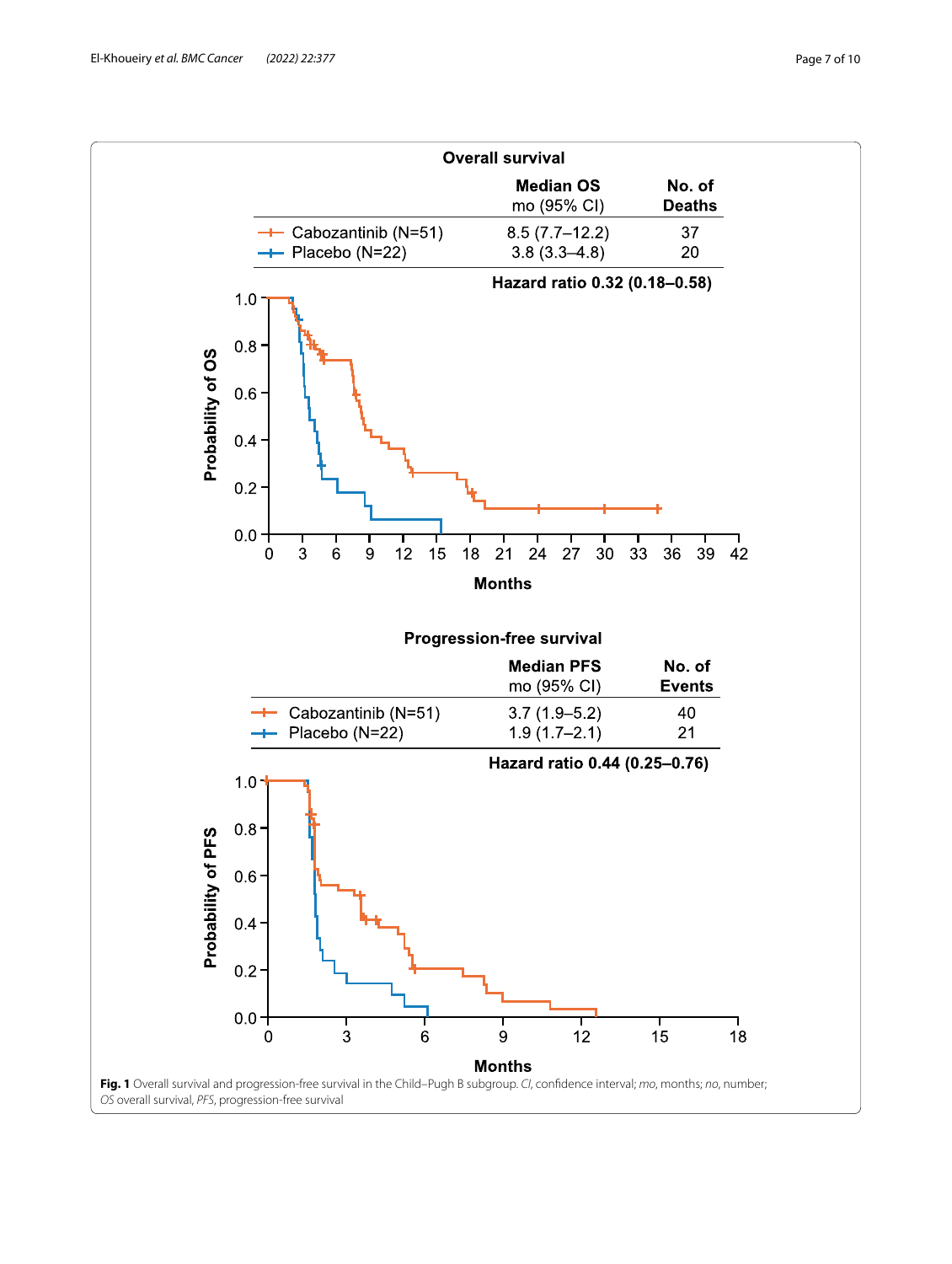|                              | Child-Pugh B subgroup |                  | Overall population <sup>a</sup> |                   |  |
|------------------------------|-----------------------|------------------|---------------------------------|-------------------|--|
|                              | Cabozantinib $(N=51)$ | Placebo $(N=22)$ | Cabozantinib ( $N = 467$ )      | Placebo $(N=237)$ |  |
| Best overall response, n (%) |                       |                  |                                 |                   |  |
| Complete response            |                       |                  |                                 | $\Omega$          |  |
| Partial response             |                       | 0                | 18(4)                           | 1 (< 1)           |  |
| Stable disease               | 29(57)                | 5(23)            | 282 (60)                        | 78 (33)           |  |
| Progressive disease          | 21(41)                | 15 (68)          | 98 (21)                         | 131 (55)          |  |
| Not evaluable or missing     | (2)                   | 2(9)             | 72(15)                          | 27(11)            |  |

#### <span id="page-7-1"></span>**Table 4** Tumour response

<sup>a</sup> Data from Abou-Alfa et al. N. Engl. J. Med. 379, 54-63 (2018) [[11](#page-8-6)]

had unknown Child–Pugh status at Week 8. Prospective studies are required to further assess the efficacy and safety of cabozantinib in this patient population with Child–Pugh B status at start of therapy. A dose-escalation study in patients with HCC and Child–Pugh B cirrhosis will evaluate cabozantinib at three doses–20 mg, 40 mg, and 60 mg (NCT04497038) [[18\]](#page-8-12).

Previous retrospective and prospective studies have evaluated sorafenib, nivolumab, and regorafenib in patients with HCC and Child–Pugh B liver cirrhosis  $[19-24]$  $[19-24]$  $[19-24]$ . These studies focused on comparing Child Pugh A versus B; whereas this current study focused on outcomes in Child–Pugh B patients, as it was a retrospective subgroup analysis of a randomised study. In a prospective feasibility study of 300 patients with HCC treated with sorafenib, patients with Child–Pugh B cirrhosis had shorter PFS, time to progression, and OS than patients with Child–Pugh A status, with similar safety profles [\[22\]](#page-8-15). In the GIDEON observational registry study of 3202 patients with HCC receiving sorafenib, including 666 patients with Child–Pugh B status, the incidence and type of AEs were consistent across Child–Pugh subgroups, with median overall survival longer for patients with Child–Pugh A versus B cirrhosis (13.6 vs. 5.2 months) [\[19\]](#page-8-13). In a study of 49 patients with Child–Pugh B cirrhosis receiving nivolumab from the CheckMate 040 study, treatment-related AEs associated with nivolumab resulting in treatment discontinuation were comparable with those for patients with Child–Pugh A cirrhosis, with a median OS in patients with Child–Pugh B status of 7.6 months [[24](#page-8-14)]. In the REFINE observational study of patients with HCC, median OS with regorafenib was 16.0 months in patients with Child–Pugh A status compared with 8.0 months in patients with Child–Pugh B status [\[23\]](#page-8-16). In addition to these agents, cytotoxic anticancer agents have been evaluated in this patient population and have shown some level of efficacy and safety  $[25, 26]$  $[25, 26]$  $[25, 26]$ .

Patients with Child–Pugh B cirrhosis and HCC have poor prognosis and considerable unmet medical need.

The results presented in this retrospective analysis suggest encouraging safety and efficacy outcomes with cabozantinib in this patient population. Prospective studies involving cabozantinib are warranted in patients with advanced HCC and Child–Pugh B liver function.

#### **Abbreviations**

AE: Adverse event; ALBI: Albumin-bilirubin; ALT: Alanine aminotransferase; AST: Aspartate aminotransferase: BDCM: Biostatistics and Clinical Data Management; CI: Confdence interval; HBV: Hepatitis B virus; HCC: Hepatocellular carcinoma; HR: Hazard ratio; OS: Overall survival; PFS: Progression-free survival.

#### **Supplementary Information**

The online version contains supplementary material available at [https://doi.](https://doi.org/10.1186/s12885-022-09453-z) [org/10.1186/s12885-022-09453-z.](https://doi.org/10.1186/s12885-022-09453-z)

<span id="page-7-0"></span>**Additional fle 1.**

#### **Acknowledgements**

Medical writing assistance provided by Alan Saltzman, PhD, and Bryan Thibodeau, PhD (Fishawack Communications, Conshohocken, PA) and funded by Exelixis. Tim Meyer is part funded by the NIHR UCH Biomedical Research Centre.

#### **Authors' contributions**

ABEK, TM, ALC, LR, SM, RKK, and GKAA contributed to the conception of the manuscript and interpretation of data. SS contributed to the conception and drafting of the manuscript and interpretation of data. All authors provided critical review and revisions, and all authors approved the fnal version of the manuscript for submission and publication.

#### **Funding**

This study was supported by Exelixis, Inc.

#### **Availability of data and materials**

The datasets used and/or analysed during the current study are available from the corresponding author on reasonable request.

#### **Declarations**

#### **Ethics approval and consent to participate**

CELESTIAL was conducted in accordance with the International Conference on Harmonisation Good Clinical Practice guidelines and the Declaration of Helsinki. The protocol was approved by the ethics committee/institutional review board of participating study centres (supplementary fle). All patients provided written informed consent. This study adhered to CONSORT guidelines [[11](#page-8-6)].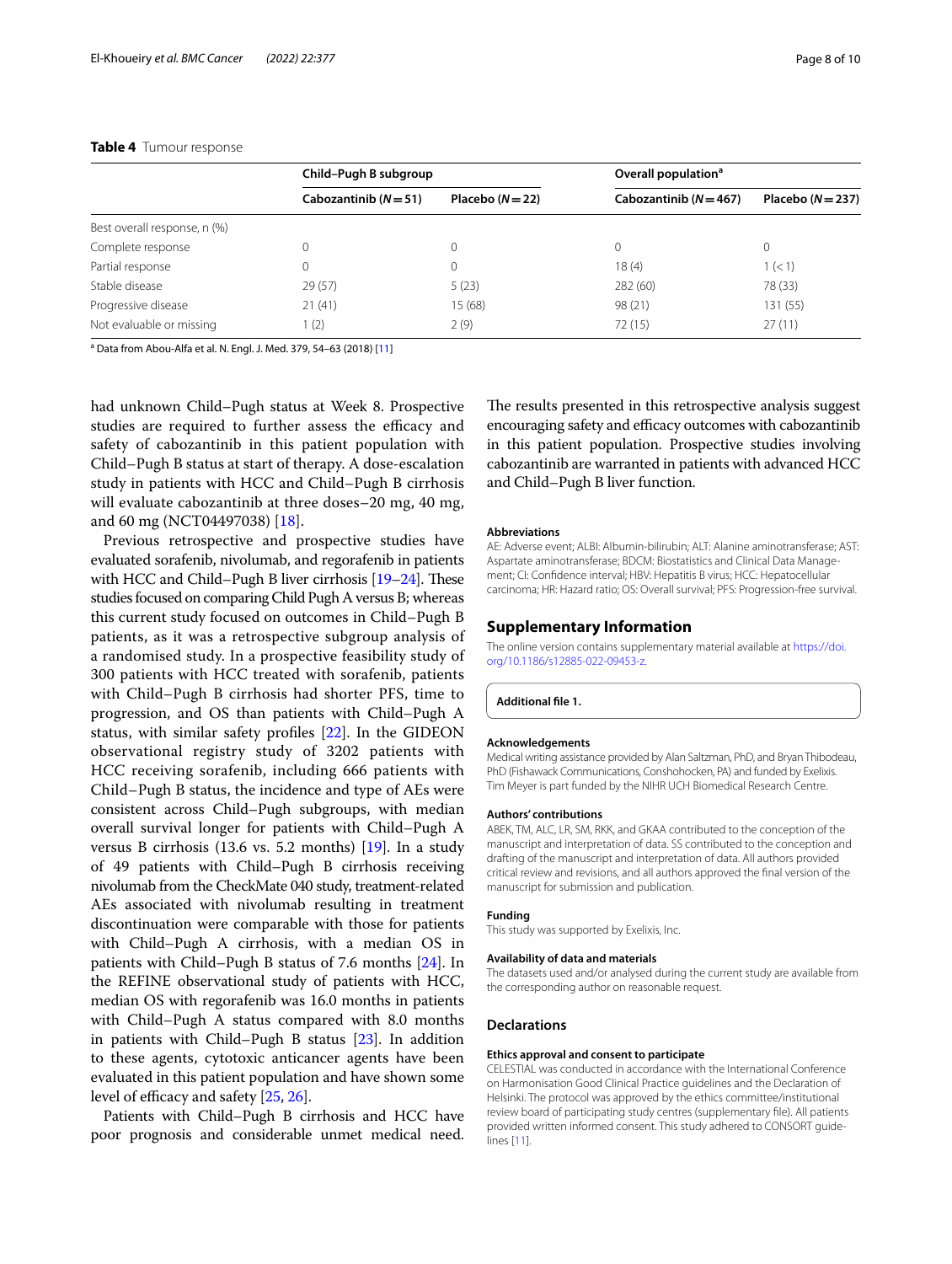#### **Consent for publication**

Not applicable.

#### **Competing interests**

ABEK: Consulting/advisory: AstraZeneca, Bayer, BMS, Celgene, CytomX, Eisai, Exelixis, Novartis, Roche; grant support: AstraZeneca, Astex; speakers' bureau fee: Merrimack.

TM: Grant support/consulting: Bayer, BMS, BTG, Eisai, Merck.

ALC: Honorarium: Bayer, Eisai, Merck, Merck Serono, Novartis, Ono Pharma., Roche, IQVIA; consulting/advisory: Bayer, BMS, Eisai, Exelixis, IQVIA, Merck Serono, Novartis, Nucleix, Ono Pharma., Roche; speaker bureau fees: Amgen, Bayer, Novartis, Eisai, Ono Pharma. Yakuhin.

LR: Consulting/advisory: Amgen, ArQule, AstraZeneca, Basilea, Bayer, BMS, Celgene, Eisai, Exelixis, Genenta, Hengrui, Incyte, Ipsen, IQVIA, Lilly, MSD, Nerviano Medical Sciences, Roche, Sanof, Zymeworks; speakers bureau fee: AbbVie, Amgen, Bayer, Eisai, Gilead, Incyte, Ipsen, Lilly, Merck Serono, Roche, Sanof; travel fee: Ipsen; research funding: Agios, ARMO BioSciences, AstraZeneca, BeiGene, Eisai, Exelixis, Fibrogen, Incyte, Ipsen, Lilly, MSD, Nerviano Medical Sciences, Roche, Zymeworks.

SS, SM: Employees of Exelixis.

RKK: Consulting/advisory: Agios, AstraZeneca, BMS, Exact Sciences, Genentech/Roche, Gilead, Ipsen, Merck; research funding: Adaptimmune, Agios, AstraZeneca, Bayer, BMS, Celgene, Eli Lily, EMD Serono, Exelixis, MedImmune, Merck, Novartis, Partner Therapeutics, Taiho Pharmaceuticals.

GKAA: Grant support: ActaBiologica, Agios, AstraZeneca, Bayer, Beigene, Berry Genomics, BMS, Casi, Celgene, Exelixis, Genentech/Roche, Halozyme, Incyte, Mabvax, Puma, QED, Sillajen, Yiviva; consulting/advisory: Agios, AstraZeneca, Autem, Bayer, Beigene, Berry Genomics, Celgene, CytomX, Debio, Eisai, Eli Lilly, Flatiron, Genentech/Roche, Gilead, Incyte, Ipsen, LAM, Loxo, Merck, MINA, Polaris, QED, Redhill, Silenseed, Sillajen, Sobi, Therabionics, Twoxar, Vector, Yiviva.

#### **Author details**

<sup>1</sup>USC Norris Comprehensive Cancer Center, Los Angeles, CA, USA. <sup>2</sup>Royal Free Hospital, University College London, London, UK. <sup>3</sup>National Taiwan University Hospital, Taipei, Taiwan. <sup>4</sup> Department of Biomedical Sciences, Humanitas University, Pieve Emanuele, Milan, Italy. <sup>5</sup> Medical Oncology and Hematology Unit, Humanitas Cancer Center, IRCCS Humanitas Research Hospital, Rozzano, Milan, Italy. <sup>6</sup> Exelixis, Inc, Alameda, CA, USA. <sup>7</sup>UCSF Helen Diller Family Comprehensive Cancer Center, CA, San Francisco, USA. <sup>8</sup>Memorial Sloan Kettering Cancer Center, New York, NY, USA. <sup>9</sup>Weill Medical College at Cornell University, New York, NY, USA.

# Received: 22 September 2021 Accepted: 16 March 2022

#### **References**

- <span id="page-8-0"></span>Waghray A, Murali AR, Menon KN. Hepatocellular carcinoma: from diagnosis to treatment. World J Hepatol. 2015;7:1020–9. [https://doi.org/10.](https://doi.org/10.4254/wjh.v7.i8.1020) [4254/wjh.v7.i8.1020.](https://doi.org/10.4254/wjh.v7.i8.1020)
- 2. Altekruse SF, McGlynn KA, Reichman ME. Hepatocellular carcinoma incidence, mortality, and survival trends in the United States from 1975 to 2005. J Clin Oncol. 2009;27:1485–91. <https://doi.org/10.1200/JCO.2008.20.7753>.
- 3. Ferlay J, Shin HR, Bray F, Forman D, Mathers C, Parkin DM. Estimates of worldwide burden of cancer in 2008: GLOBOCAN 2008. Int J Cancer. 2010;127:2893–917.<https://doi.org/10.1002/ijc.25516>.
- 4. Bruix J, Sherman M. American Association for the Study of Liver Diseases. Management of hepatocellular carcinoma: an update. Hepatology. 2011;53:1020–2.<https://doi.org/10.1002/hep.24199>.
- <span id="page-8-1"></span>5. European Association for the Study of the Liver. EASL clinical practice guidelines: management of hepatocellular carcinoma. J Hepatol. 2012;69:182–236. [https://doi.org/10.1016/j.jhep.2011.12.001.](https://doi.org/10.1016/j.jhep.2011.12.001)
- <span id="page-8-2"></span>6. Heimbach JK, Kulik LM, Finn RS, Sirlin CB, Abecassis MM, Roberts LR, et al. AASLD guidelines for the treatment of hepatocellular carcinoma. Hepatology. 2018;67:358–80.<https://doi.org/10.1002/hep.29086>.
- 7. Marrero JA, Kulik LM, Sirlin CB, Zhu AX, Finn RS, Abecassis MM, et al. Diagnosis, staging, and management of hepatocellular carcinoma: 2018 practice guidance by the American Association for the Study of Liver Diseases. Hepatology. 2018;68:723–50.<https://doi.org/10.1002/hep.29913>.
- <span id="page-8-3"></span>8. NCCN clinical practice guidelines in oncology (NCCN guidelines®) Hepatobiliary cancers Version 2.2021. 2021 Date Accessed: 25 May 2021. Available from: [https://www.nccn.org/professionals/physician\\_gls/pdf/](https://www.nccn.org/professionals/physician_gls/pdf/hepatobiliary.pdf) [hepatobiliary.pdf](https://www.nccn.org/professionals/physician_gls/pdf/hepatobiliary.pdf).
- <span id="page-8-4"></span>9. Cabometyx prescribing information, Exelixis, Inc (Alameda, CA, USA). 2020 Date Accessed: 19 Oct 2020. Available from: [https://www.cabom](https://www.cabometyxhcp.com/downloads/CABOMETYXUSPI.pdf) [etyxhcp.com/downloads/CABOMETYXUSPI.pdf.](https://www.cabometyxhcp.com/downloads/CABOMETYXUSPI.pdf)
- <span id="page-8-5"></span>10. Yakes FM, Chen J, Tan J, Yamaguchi K, Shi Y, Yu P, et al. Cabozantinib (XL184), a novel MET and VEGFR2 inhibitor, simultaneously suppresses metastasis, angiogenesis, and tumor growth. Mol Cancer Ther. 2011;10:2298–308. <https://doi.org/10.1158/1535-7163.MCT-11-0264>.
- <span id="page-8-6"></span>11. Abou-Alfa GK, Meyer T, Cheng AL, El-Khoueiry AB, Rimassa L, Ryoo BY, et al. Cabozantinib in patients with advanced and progressing hepatocellular carcinoma. N Engl J Med. 2018;379:54–63. [https://doi.org/10.1056/NEJMo](https://doi.org/10.1056/NEJMoa1717002) [a1717002](https://doi.org/10.1056/NEJMoa1717002).
- <span id="page-8-7"></span>12. Common Terminology Criteria for Adverse Events (CTCAE) Version 4.0; Published: May 28, 2009 (v4.03: June 14, 2010) by the National Cancer Institute,. 2010 Date Accessed: 20 Oct 2020. Available from: [https://evs.](https://evs.nci.nih.gov/ftp1/CTCAE/CTCAE_4.03/CTCAE_4.03_2010-06-14_QuickReference_8.5x11.pdf) [nci.nih.gov/ftp1/CTCAE/CTCAE\\_4.03/CTCAE\\_4.03\\_2010-06-14\\_Quick](https://evs.nci.nih.gov/ftp1/CTCAE/CTCAE_4.03/CTCAE_4.03_2010-06-14_QuickReference_8.5x11.pdf) [Reference\\_8.5x11.pdf.](https://evs.nci.nih.gov/ftp1/CTCAE/CTCAE_4.03/CTCAE_4.03_2010-06-14_QuickReference_8.5x11.pdf)
- <span id="page-8-8"></span>13. Runyon BA, AASLD. Introduction to the revised American Association for the Study of Liver Diseases Practice Guideline management of adult patients with ascites due to cirrhosis 2012. Hepatology 2013;57:1651–3. [https://doi.org/10.1002/hep.26359.](https://doi.org/10.1002/hep.26359)
- 14. Swain MG, Jones DEJ. Fatigue in chronic liver disease: New insights and therapeutic approaches. Liver Int. 2019;39:6–19. [https://doi.org/10.1111/liv.](https://doi.org/10.1111/liv.13919) [13919](https://doi.org/10.1111/liv.13919).
- <span id="page-8-9"></span>15. Afdhal N, McHutchison J, Brown R, Jacobson I, Manns M, Poordad F, et al. Thrombocytopenia associated with chronic liver disease. J Hepatol. 2008;48:1000–7.<https://doi.org/10.1016/j.jhep.2008.03.009>.
- <span id="page-8-10"></span>16. Johnson PJ, Berhane S, Kagebayashi C, Satomura S, Teng M, Reeves HL, et al. Assessment of liver function in patients with hepatocellular carcinoma: a new evidence-based approach-the ALBI grade. J Clin Oncol. 2015;33:550–8. [https://doi.org/10.1200/JCO.2014.57.9151.](https://doi.org/10.1200/JCO.2014.57.9151)
- <span id="page-8-11"></span>17. Miksad R, Cicin I, Chen Y, Klumpen HJ, Kim S, Lin ZZ, et al. O-022 Outcomes based on Albumin-Bilirubin (ALBI) grade in the phase 3 CELESTIAL trial of cabozantinib versus placebo in patients with advanced hepatocellular carcinoma. Annals of Oncology. 2019;30:IV134.
- <span id="page-8-12"></span>18. ClinicalTrials.gov. NCT04497038. Cabozantinib in patients with advanced hepatocellular carcinoma with Child Pugh class B cirrhosis after frst-line therapy. 2020 Date Accessed: 8 Feb 2021. Available from: [https://clinicaltr](https://clinicaltrials.gov/ct2/show/NCT04497038?term=cabozantinib+pugh&cond=hcc&draw=2&rank=1) [ials.gov/ct2/show/NCT04497038?term](https://clinicaltrials.gov/ct2/show/NCT04497038?term=cabozantinib+pugh&cond=hcc&draw=2&rank=1)=cabozantinib+pugh&cond= hcc&draw=2&rank=1.
- <span id="page-8-13"></span>19. [Marrero JA, Kudo M, Ve](https://clinicaltrials.gov/ct2/show/NCT04497038?term=cabozantinib+pugh&cond=hcc&draw=2&rank=1)nook AP, Ye SL, Bronowicki JP, Chen XP, et al. Observational registry of sorafenib use in clinical practice across Child-Pugh subgroups: The GIDEON study. J Hepatol. 2016;65:1140–7. [https://doi.org/](https://doi.org/10.1016/j.jhep.2016.07.020) [10.1016/j.jhep.2016.07.020.](https://doi.org/10.1016/j.jhep.2016.07.020)
- 20. Abou-Alfa GK, Amadori D, Santoro A, Figer A, De Greve J, Lathia C, et al. Safety and efficacy of sorafenib in patients with hepatocellular carcinoma (HCC) and Child-Pugh A versus B cirrhosis. Gastrointest Cancer Res. 2011;4:40–4.
- 21. Abou-Alfa GK, Schwartz L, Ricci S, Amadori D, Santoro A, Figer A, et al. Phase II study of sorafenib in patients with advanced hepatocellular carcinoma. J Clin Oncol. 2006;24:4293–300. [https://doi.org/10.1200/JCO.](https://doi.org/10.1200/JCO.2005.01.3441) [2005.01.3441.](https://doi.org/10.1200/JCO.2005.01.3441)
- <span id="page-8-15"></span>22. Pressiani T, Boni C, Rimassa L, Labianca R, Fagiuoli S, Salvagni S, et al. Sorafenib in patients with Child-Pugh class A and B advanced hepatocellular carcinoma: a prospective feasibility analysis. Ann Oncol. 2013;24:406–11. <https://doi.org/10.1093/annonc/mds343>.
- <span id="page-8-16"></span>23. Merle P, Lim HY, Finn RS, Ikeda M, Kudo M, Frenette C, et al. Real-world dosing of regorafenib in patients with unresectable hepatocellular carcinoma: Interim analysis of the observational REFINE study. Presented at: 2020 ILCA Virtual Conference; September 11–13, 2020; Virtual Abstract P-115 2020
- <span id="page-8-14"></span>24. Kudo M, Matilla A, Santoro A, Melero I, Gracián AC, Acosta MR, et al. Checkmate-040: nivolumab in patients with advanced hepatocellular carcinoma and Child-Pugh B status. J Clin Oncol 2019;4, suppl:Abstr 327.
- <span id="page-8-17"></span>25. Terashima T, Yamashita T, Arai K, Kawaguchi K, Kitamura K, Yamashita T, et al. Response to chemotherapy improves hepatic reserve for patients with hepatocellular carcinoma and Child-Pugh B cirrhosis. Cancer Sci. 2016;107:1263–9. [https://doi.org/10.1111/cas.12992.](https://doi.org/10.1111/cas.12992)